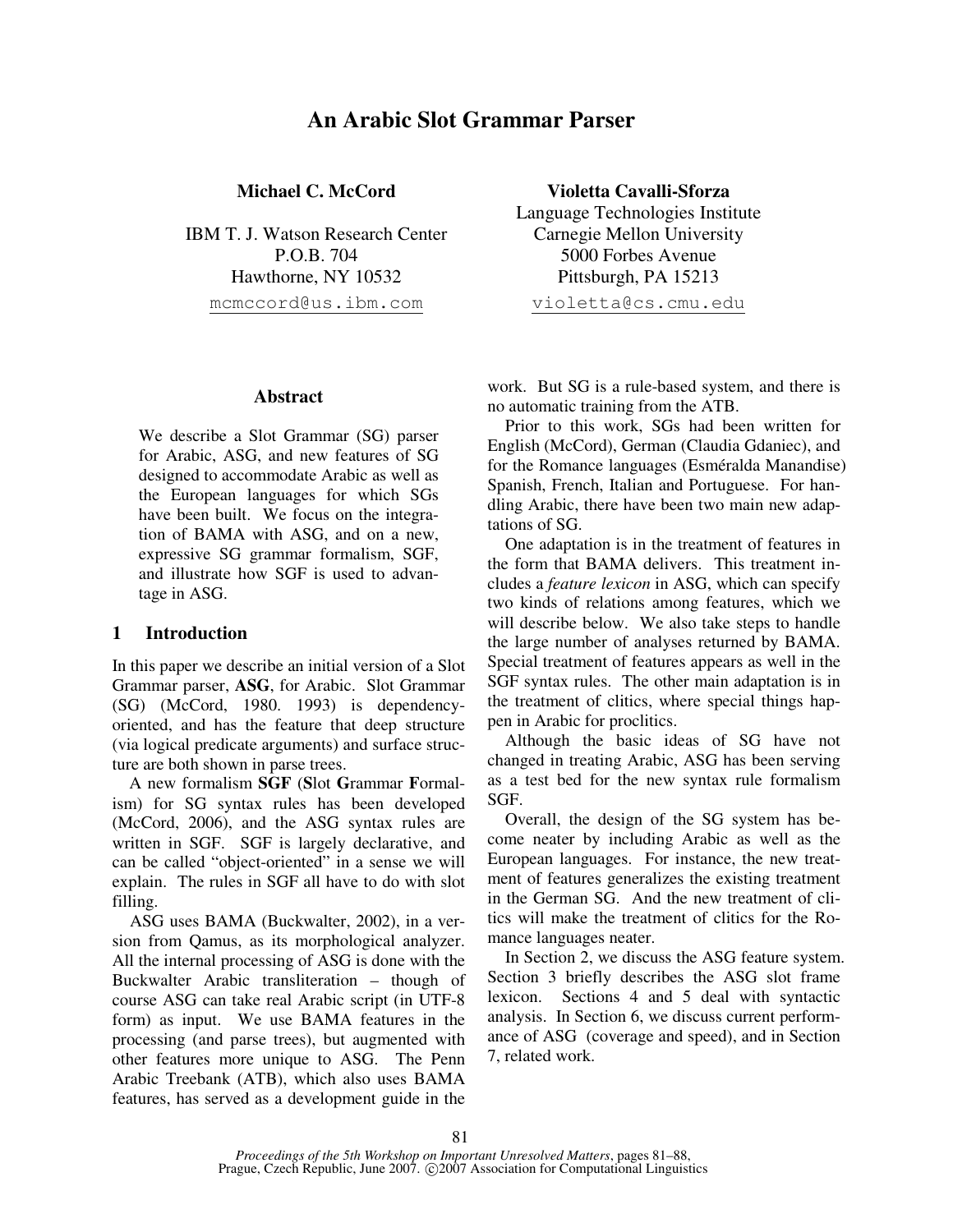#### **2 The Feature System**

Features for an SG parser for language *X* are specified externally as character strings, listed by the grammar writer in the *feature lexicon X*feas.lx (Arfeas.lx for Arabic). Internally, features are represented in two ways, for efficient processing: (1) The features themselves are "atoms", represented by integers. (2) The set of features for a parse node is represented by a bit string, where each feature atom is assigned a bit position. For ASG, these bit strings are currently of length 512. But these internal representations are invisible to the grammar writer.

In the set of features for a node, some subsets can be viewed disjunctively. For instance if a noun is ambiguously singular or plural, it might have both features **sg** and **pl**. This situation occurs very much for Arabic text input because of the ambiguity due to unvocalized script. In order not to choke the parse space, the SG-BAMA interface combines some BAMA analyses, basically ones that have the same stem and POS, so that nodes have disjunctive BAMA features. But agreement rules or slot filler constraints often reduce the ambiguity. Such rules, specified in a perspicuous way in SGF, as we will see below, are implemented internally by intersecting the bit string representations of relevant feature sets.

For ASG, there are two categories of features. One category consists of BAMA compound features like

#### **NOUN+NSUFF\_FEM\_PL+CASE\_DEF\_ACC**

(indicating a feminine plural definite accusative noun). Although such features are compound in intent, they are treated as atomic symbols by ASG (as are all features specified in *X*feas.lx).

Features of the other category are more special to ASG. Some of them have to do with syntactic structure (like presence of an overt subject), and others are morphological. Typical morphological features are standard, simple ones that appear in sets of values for attributes like case, number, gender, and definiteness – for example:

```
nom, acc, gen
sg, dual, pl
m, f,
def, indef
```
Besides declaring features, *X*feas.lx can specify relations between features. One way is to specify simple hierarchical relations. An entry of the form

*x* < *y … z …*

specifies that feature *x* implies features *y … z*. This means for instance that if the feature *x* is marked on a node, then a test in the grammar for feature *y* will succeed. Hierarchical information like this is stored internally in bit string arrays and allows efficient processing.

If an entry is of the form

*x* < *…* > *u … v*

then we say that *x extends* the feature set  $\{u \dots v\}$ , and *x* is an *extending* feature. The basic idea is that *x* is a kind of abbreviation for the disjunction of the set  $\{u \dots v\}$ , but *x* may appear on a node independently of that set. We will explain the exact meaning in the section below on the syntax rules. A typical example of an extending feature rule in Arfeas.lx is as follows:

**gen < > NOUN+NSUFF\_FEM\_DU\_GEN NOUN+NSUFF\_FEM\_PL+CASE\_DEF\_GEN NOUN+NSUFF\_FEM\_PL+CASE\_INDEF\_GEN ...**

where we list all BAMA compound features that include a genitive subfeature. Rules in the syntax component can test simply for extending features like **gen**, as we will see below. The syntax component does not even mention BAMA features. But this representational scheme allows us to keep BAMA compound features as units -- and this is important, because the morphological analysis (with ambiguities shown) requires such groupings. The internal representation of an extending feature relationship of x to  $\{u : u\}$  associates with the atom for *x* the disjunction of the bit strings for *u ... v*, and the processing is quite efficient.

Although the features in *X*feas.lx are generally morphosyntactic, and have internal atom and bit string position representations in limited storage areas, SG also allows open-ended features, which may be used in the SG lexicon and tested for in the syntax component. These are typically semantic features.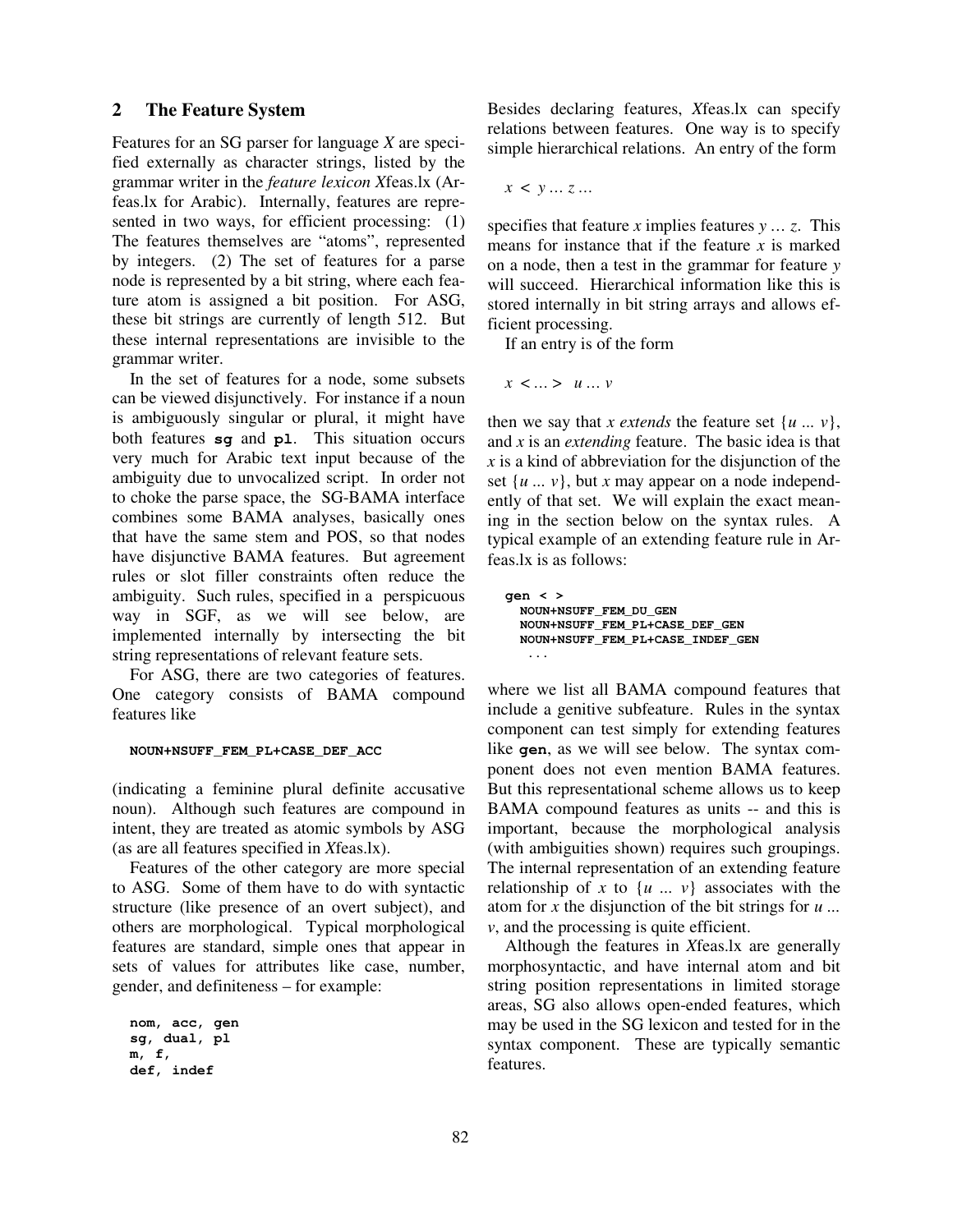#### **3 The SG Lexicon**

Although BAMA contains lexicons for doing Arabic morphological analysis, an SG needs its *SG lexicon* to drive syntactic analysis and help produce parse trees that show (deep) predicate argument structure. The main ingredients associated with index words in an SG lexicon are *sense frames.* A sense frame can specify a part of speech (POS), features (typically semantic features), a *slot frame*, and other ingredients. The most important ingredient is the slot frame, which consists of an ordered list of (*complement*) *slots*. Slots can be thought of as grammatical relations, but also as names for logical arguments for word sense predicates. An example from the ASG lexicon, called Ar.lx, is:

**Eoniy < v (obj n fin)**

This says that **Eoniy** (**-**) is a verb (stem) with a direct object slot (**obj**) which can be filled by either an NP (indicated by the **n**) or a finite VP (indicated by the **fin**). A slot can be either an atomic symbol or a list of the form

#### (*SlotName Option*<sup>1</sup> … *Option*n)

where the options are terms that specify conditions on the fillers of the slot. If no options are specified, then defaults are used. The **Eoniy** (**-**) example shows no subject slot, but the default is that every verb has a subject slot (even though it may not be overtly filled). One can specify a subject slot (**subj**) if it needs non-default options.

For the index words for ASG, we are currently using vocalized stems – stems as in the ATB, or as produced by BAMA. To produce a starter for Ar.lx, we extracted stems from the ATB, listed by frequency, and associated default sense frames based on the BAMA features in the ATB. Using vocalized stems entails some repetition of sense frames, since there can be more than one vocalized stem for a given word sense.

Index words in the SG lexicon can also be multiwords. Some multiword entries occur in Ar.lx.

Morpholexical analysis for ASG combines BAMA analysis with look-up in Ar.lx. BAMA provides morphological features (BAMA compound features) associated with vocalized stems. Also, an algorithm in ASG separates clitics out of the BAMA analyses and represents them in a form convenient for the parser. The vocalized stems are looked up in Ar.lx, and the sense frames found there (if look-up is successful) are merged with compatible analyses from BAMA. If look-up in Ar.lx fails, then the BAMA analyses can still be used, with default slot frames assigned. In the other direction, look-up in BAMA may fail, and special entries in Ar.lx can cover such words (specifying morphological features as well as slot frames).

# **4 The Parsing Algorithm**

The SG parser is a bottom-up chart parser. Initial chart elements are one-word (or one-multiword) phrases that arise from morpholexical analysis. All further chart elements arise from binary combinations of a *modifier* phrase *M* with a *higher* phrase *H*, where *M* fills a slot *S* in *H*. The slot *S* could be a complement slot which is stored with *H*, having arisen from the lexical slot frame of the word sense head of *H*. Or *S* could be an adjunct slot associated with the POS of *M* in the syntax rule component *X*.gram. In both cases, the conditions for filling *S* are specified in *X*.gram. The parser attaches postmodifiers first, then premodifiers.

Normally, *M* and *H* will be existing adjacent phrases in the chart. But there is an interesting treatment of clitics that is especially relevant for Arabic. The SG data structure for a phrase *P* includes two fields for clitics associated with the head word of  $P - a$  list of proclitics, and a list of enclitics. Each clitic is itself a (one-word) phrase data structure, ready to be used for slot filling. So the parsing algorithm can combine not only adjacent phrases in the chart in the normal way, but can also combine a phrase with one of its clitics. For Arabic, all enclitics (typically pronouns) for a phrase  $P$  are attached to  $P$  (by postmodification) before *P* enters into any other slot filling. On the other side, proclitics (typically conjunctions and prepositions) of *P* are used only as higher phrases where  $P$  is the modifier. But a proclitic can get "passed upwards" before it is treated as a higher phrase. A non-deterministic option in the parser is that a phrase *M* becomes a premodifier of an adjacent phrase *H* in the chart, and the proclitic list of *M* is passed up to become the proclitic list of *H*. For instance a conjunction like "w"/"wa" [ $\epsilon$ ], "and"] might be attached as a proclitic to the first word in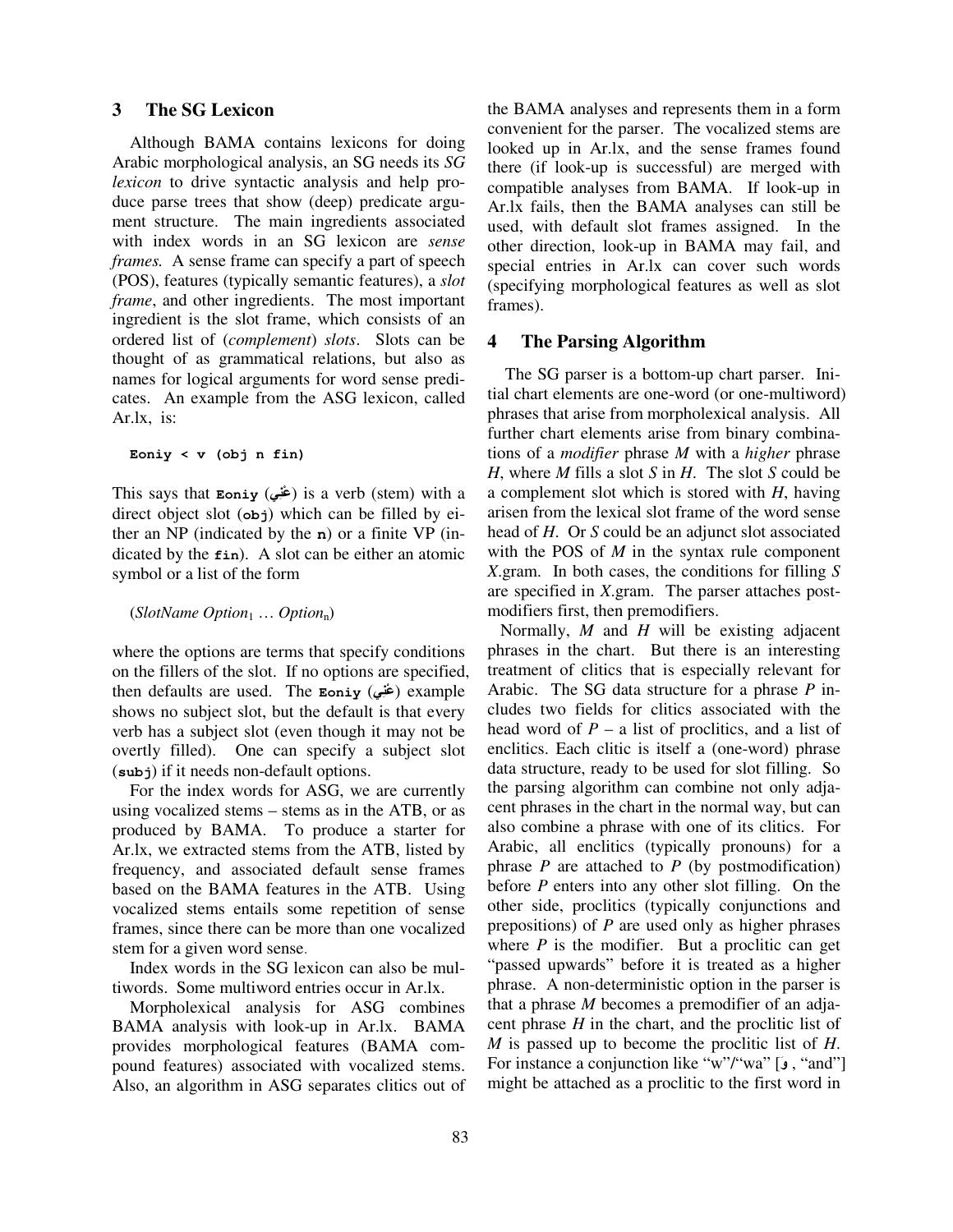a (premodifying) subject of a clause *C*, and the conjunction proclitic gets passed upwards until it finally takes C as a postconjunct modifier.

Although SG is a rule-based system, it does use a numerical scoring system for phrases during parsing. Real numbers are attached to phrases, indicating, roughly, how likely it is that the phrase is a good analysis of what it spans. Partial analyses (phrases) can be pruned out of the chart if their scores are too bad. Also, final parses get ranked by their scores. Scores can arise from rules in the syntax component, in the lexicon, or in the shell. A general rule in the shell is that complement slots are preferred over adjunct slots. The specific values of scores are normally determined by the grammar writer, with regression testing.

# **5 The ASG Syntax Rule Component**

In an SG syntax rule component *X*.gram (Ar.gram for Arabic), the rules are written in the formalism SGF (McCord, 2006). Each rule deals with slot filling, and is either a complement slot rule or an adjunct slot rule. Each rule is of the form

#### *S* < *Body*

where *S* is the *index,* which is a complement slot for a complement slot rule, or a POS for an adjunct slot rule. The *Body* is basically a logical expression (in a form we will describe) which is true iff the corresponding slot filling can succeed. The rules can be viewed largely declaratively, even though there are some operators that look like commands.

The rule system is applied by the parsing algorithm when it is looking at specific phrases *M* and *H* that are adjacent or have a clitic relationship, and asking whether *M* can fill a slot in *H*. For a yet unfilled complement slot *S* of *H*, with a chosen slot option, the parser looks for the complement slot rule in *X*.gram indexed by *S,* and applies its body, requiring that to be true before doing the slot filling. And the parser also looks at the POS of *M*, finds the corresponding adjunct slot rule indexed by that POS, and applies its body. In this case, the body determines what the adjunct slot and option are; and it can do so non-deterministically: The body may be a disjunction, with operator  $\parallel$ , of several sub-bodies, which are all tried for insertion of the filled version of *H* into the chart. Complement slot rules can also use the infix operator  $\parallel$  for disjunctions of the body on the top level, but in this case the  $\parallel$  behaves deterministically – as in an ifthen-else.

A simple example of a complement slot rule is the following, for the object of a preposition:

```
objprep <
   ri
   (opt n)
   (mpos noun)
   (extmf gen)
   (removemf nom acc)
   satisfied
```
The body is a sequence of tests which are viewed conjunctively. The first test, **ri**, means that the filler  $M$  is on the "right" of  $H$  (a postmodifier). The **opt** test checks that the slot option is **n**, requiring an NP. The next test requires that the filler *M* has POS **noun**. In SGF rules, the letter **m** in operators indicates the filler *M* as an implicit operand, and **h** indicates the higher phrase *H*.

The term **(extmf gen)** is an *ext*ending feature test on *M* for the feature **gen** (genitive). This will succeed iff either **gen** is marked explicitly on *M* or *M* has at least one of the BAMA features associated with **gen** in the extending feature rule for **gen** in Arfeas.lx (see Section 2). The test **(removemf nom acc)** always succeeds, and it will remove explicit occurrences of **nom** or **acc** on *M*, as well as any BAMA features associated with those features by extending feature rules.

Finally, the test **satisfied** succeeds iff *M* has no unfilled obligatory complement slots.

The syntax of the SGF formalism is Cambridge Polish (Lisplike), except for the uses of the binary operators < and ||. There are quite a number of "built-in" operators in SGF, and many of them can take any number of arguments.

Tests in SGF can be nested; some operators, including all the logical operators, can contain other tests as arguments. We mentioned that SGF is " object-oriented" in a certain sense. In any given test, however much embedded, there is always a *phrase in focus*, which is an implicit argument of the test. The phrase in focus can be considered like **this** in object-oriented languages. The default phrase in focus on top-level tests is *M* (the modifier). But some operators can shift the focus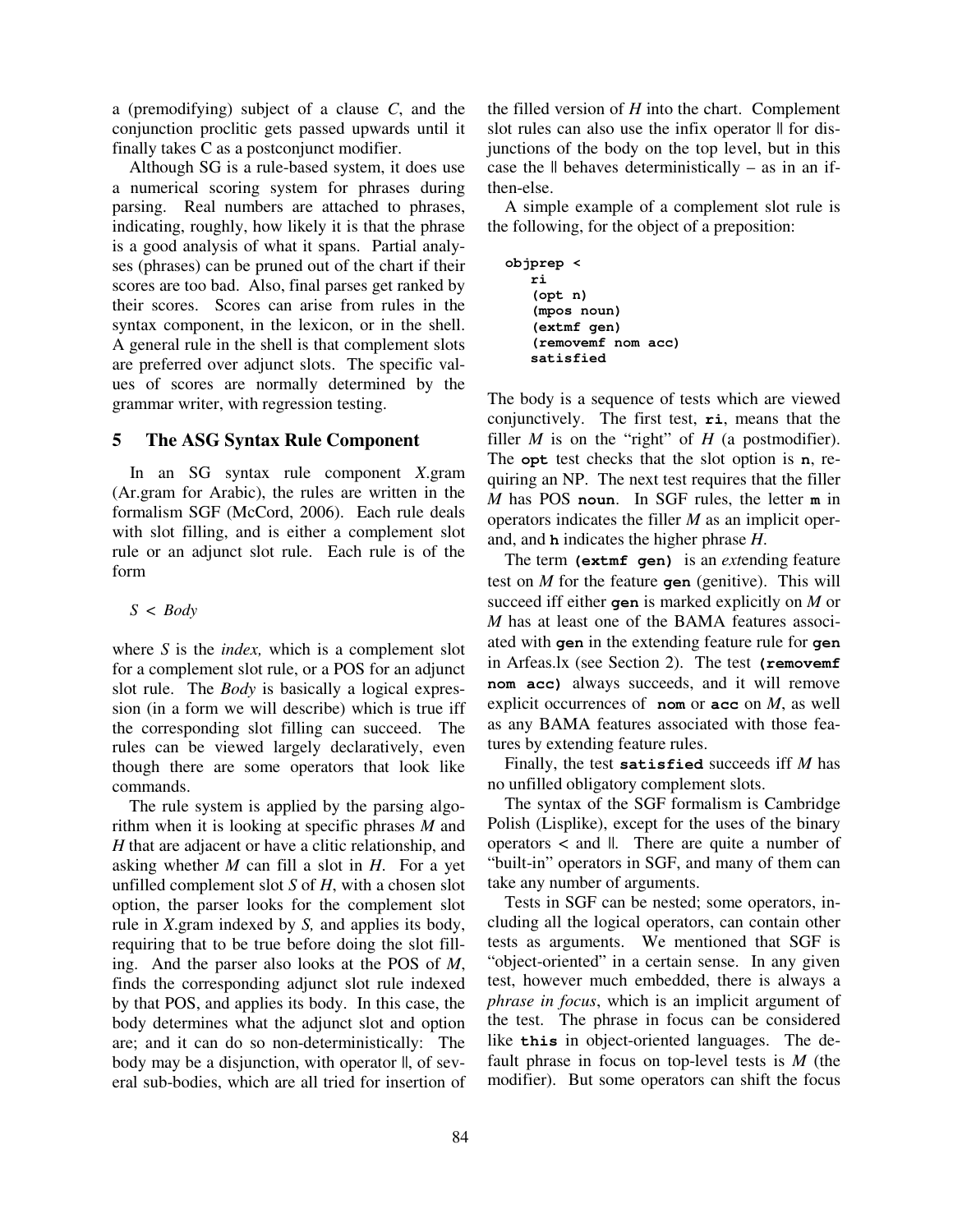to another phrase, and this can happen an unlimited number of times in nested tests. For example, a test of the form

```
(rmod Test1 ... Testn)
```
searches the postmodifiers of the current phrase in focus and succeeds iff, for one of them as a new phrase in focus, all of the test arguments are satisfied. This scheme allows for quite compact expressions for searching and testing parse trees.

Now let us look at (a modified form of) an adjunct slot rule in Ar.gram, for adjectives that postmodify nouns:

```
adj <
   ri
   (hf noun)
   (agreef nom acc gen)
   (agreef def indef)
   (if (& (exthf pl) (nhf h))
       /* then */
       (extmf sg f)
       /* else */
       (& (agreef sg pl dual)
           (agreef m f) ) )
   satisfied
   (setslot nadj)
   (setopt aj)
```
So the filler *M* should be an adjective phrase. The first two tests check that *M* postmodifies *H*, and *H* is a noun phrase. The main operator here is **agreef**, which works with a list of extending features. The list of features should consist of the possible values of an attribute like case, number, gender, etc. The **agreef** test will succeed iff *M* and *H* agree along this dimension. For at least one of the argument features, both *M* and *H* should have this feature (as an extending feature). Furthermore, **agreef** takes care of reducing feature ambiguity in *M* and *H* (if it succeeds): If *x* is an argument feature such that one of *M* and *H* has *x* (as an extending feature) but the other does not, then  $x$  is removed from the other (as an extending feature).

For the **adj** rule at hand, the **if** statement can be interpreted as follows: If *H* (the noun) is plural and not human, then *M* (the adjective) must be singular and feminine; otherwise *M* and *H* must agree in number and gender. The actual current rule in Ar.gram skips the agreement test for plural nonhuman nouns, because we do not currently have enough marking of the human (**h**) features.

For subject-verb agreement, we have the situation that verbs do not use the same extending feature names as nouns do. (This has to do with corresponding BAMA features.) To handle this, **agreef** can take as arguments *pairs* of features, like **(sg vsg)**, where the first element is checked for *M* (the subj noun), and the second is checked for *H* (the verb). Here is a shortened form of the subject slot rule of ASG, which contains the current subject-verb agreement rule for ASG:

```
subj <
  (opt n)
  (mpos noun)
  (if (mf pron)
   /* then */
    (& (agreef (m vm) (f vf))
       (agreef (sg vsg)
                (pl vpl)
                (dual vdual))
       (agreef (pers1 vpers1)
                (pers2 vpers2)
                (pers3 vpers3)) )
    /* else */
    (& (exthf vpers3)
      (if (| (^ (extmf pl)) (mf h))
         (&
            (agreef (m vm) (f vf))
            (if le
               /* subj before verb */
               (agreef (sg vsg)
                        (pl vpl)
                       (dual vdual))
               /*subj after verb: */
               (exthf vsg) ) ) ) )
  )
```
The agreement part is the outer **if** test, and can be interpreted as follows:

- 1. If *M* is a pronoun, then *M* agrees with *H* in gender, number and person;
- 2. else *H* must be  $3^{rd}$ -person and if *M* is non-plural or human, then:
	- a. *M* agrees with *H* in gender and
	- b. if *M* premodifies *H* then it agrees with *H* in number,
	- c. else  $H$  is singular.

This formulation shows the way we are currently ignoring agreement for plural non-human nouns, until we get human markings on nouns.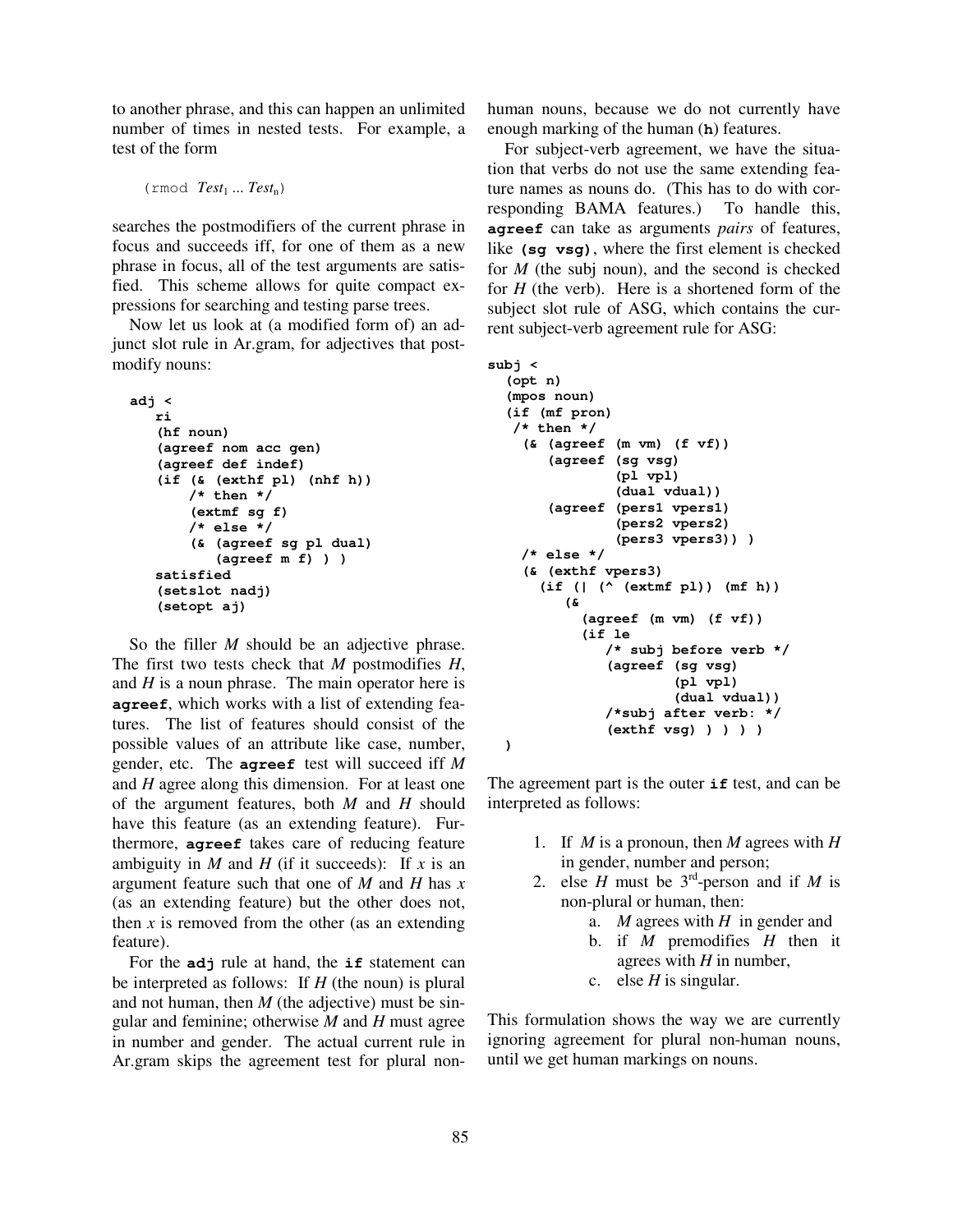Now let us illustrate how an adjunct slot rule can overcome a seeming problem for dependency grammars when there is a " missing head word" for a phrase. Consider n the sentence shown in Figure 1, along with its ASG parse tree.

```
و هذه ظاهرة شائعة جداً قد يسببها الخوف او الاضطرابات المعوية.
wh*h ZAhrp $A}Ep jdAF qd ysbbhA Alxwf Aw AlADTrAbAt AlmEwyp.
[This is a very common phenomenon, which may be caused by fear or intestinal disorder.]
------------------------------------------------------------------------
      o----------- top wa(111,u,1) noun pron
  `----------- rconj h`*ihi(1) noun pron
           `--------- npred ZAhir(2) noun sg cn def indef nom f
         `------- nadj $A}iE(3) adj sg def indef nom acc gen f
         | `----- adjpost jid~(4) noun cn indef acc qualnoun
         | .----- vadv qad(5) adv
          `-+----- nrel sab~ib(6,8,113) verb pronobj
         `----- obj(n) hA(113) noun pron acc encliticf
         | .--- lconj xawof(7) noun cn def nom acc gen
          -- subj(n) Oaw(8,7,9) noun pl cn def nom acc f
         `--- rconj {iDoTirAb(9) noun pl cn def nom acc gen f
         `- nadj miEawiy~(10) adj sg def nom acc gen f
------------------------------------------------------------------------
```
Figure 1. Handling a "missing head word"

Here Arabic does without a form of "be". In the ATB, the parse tree shows an S node with three daughters:

```
(S
  (CONJ wa)
  (NP-SBJ
    (DEM_PRON_F h`*ihi))
  (NP-PRD
    (NP (NOUN… ZAhir+ap+N))
      ... )
)
```
Since the ATB does not use a dependency tree scheme, there is no need for a word acting as a verb head of this S.

In ASG we solve the problem of the "missing" head word" by letting the "clause" be a nominal phrase with head **h`\*ihi** [ **- -** " this"] (this is the subj in the ATB tree), where the predicate NP fills an adjunct slot **npred** of the head NP. Logically, this is not unreasonable, because adjuncts often predicate logically on the phrase they modify. And a predicate NP for a "be" verb can do just that.

The **npred** rule in Ar.gram is as follows (in abbreviated form):

```
noun <
   ri
   (hf noun)
   (exthf nom)
   (extmf nom)
   (^ (mf propn) (hf propn))
   (nhf ri1 num)
   satisfied
   (^ (lmod lconj (rmod nrel)))
   (removehf acc gen)
   (removemf acc gen)
   (setslot npred)
   (setopt n)
```
The rule is indexed under the POS **noun**, since the **npred** filler *M* is an NP. (Actually the **noun** rule has several other disjunctive components, separated by the operator  $\parallel$ , for other ways NPs can modify other phrases as adjuncts.) So this rule requires that *M* postmodifies *H*, *H* is an NP, both *M* and *H* have extending features **nom**, neither *M* nor *H* is a proper noun, *H* has no postmodfiers, and is not a number, and *H* is satisfied. The test

**(^ (lmod lconj (rmod nrel)))**

illustrates two focus-shifting operations (see above). This says that it is not the case that *M* has a preconjunct which has a postmodifying relative clause. Finally, the rule removes the extending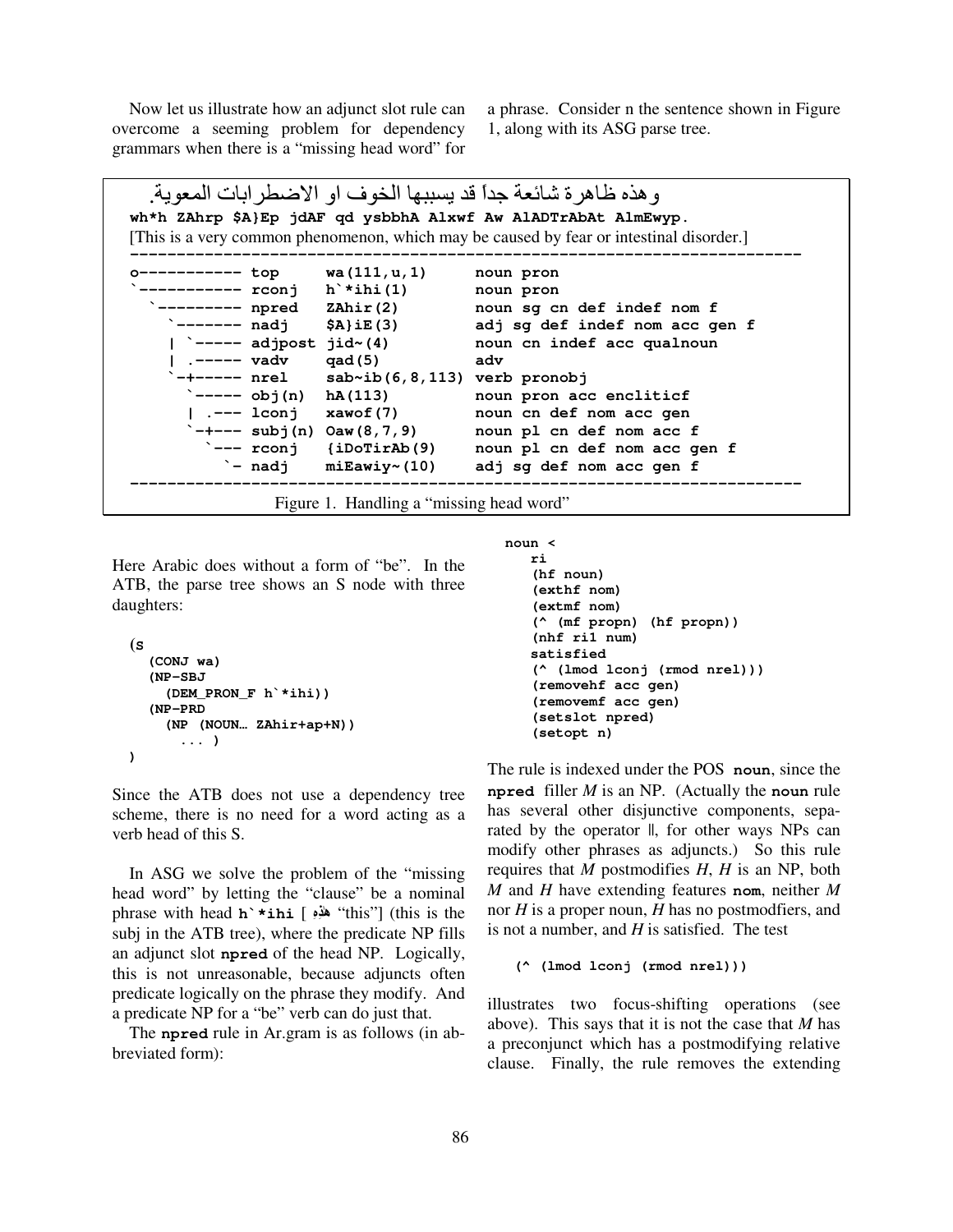features **acc** and **gen** from both *H* and *M*, sets the adjunct slot to **npred**, and sets its option to **n**.

The parse in Figure 1 illustrates several other interesting features of Arabic syntax, for instance the resumptive pronoun in the relative clause (adjunct slot **nrel**). And this pronoun is an enclitic, treated by the ASG methods described in Section 4. (The conjunction "wa" in the tree is marked as a noun, because (coordinating) conjunctions in SG inherit features from their conjuncts. In SG, a phrase's features are carried on its head word.)

# **6 Performance of ASG**

Since SG has its own linguistic choices (including being a dependency grammar), it is difficult to measure ASG automatically against the ATB without considerable conversion efforts. We plan to look into comparisons with the Prague Treebank (Hajič et al.,  $2006$ ), but have not had time yet. The best approach, however, may be to create a treebank that simply uses the ASG design. The SG system has some tools for doing that – using SG parsing as a starter, and hand-correcting the trees.

For the immediate purposes of getting some idea of where ASG currently stands, we did a short measurement (hand-scored) on 20 untrained-on segments from the ATB chosen at random, scoring only the first (highest-ranked) parse for each segment. The scoring consisted of marking each parse tree node *N* for *correctness* of *N* in the sense that *N* has the correct mother node and the correct POS. (The parser does make an assignment of POS and mother for every word/node, even when there is no complete (segment-spanning) parse for the segment.) Note that correctness of all mother nodes implies correct tree shape. With this measurement, the percentage of correct nodes in the test set was 64%.

On 1,000 sentences from ATB3 of length 13 to 20 words, the percentage of complete parses (phrase analyses that span the whole segment) was 72% (with no guarantee of correctness of these parses).

Speed of ASG analysis seems good. On the 1,000 sentences mentioned above, parsing was at the rate of 2,500 words per second (on a laptop). This is with SGF being used in *interpreted* mode. There is a compiler for SGF (compiling *X*.gram to a C program) that provides about a twofold speedup for syntactic analysis, although the compiler is not currently up-to-date with the latest set of operators for SGF.

For the morpholexical processing part of analysis, the rate was 10,000 words per second. This includes look-up and morphology in BAMA, and look-up in Ar.lx – the complete morpholexical process.

# **7 Related Work**

Surprisingly little information is available regarding existing Arabic parsers and their performance, though some commercial parsers must exist. Until very recently, the focus of published research for Arabic NLP has been on low-level forms of processing, including morphological analysis, part-ofspeech tagging, automatic diacriticization, and named entity transliteration; and frequently the term "parsing" in the context of Semitic languages refers to morphological and not syntactic parsing.

One symbolic approach to parsing Arabic (Othman et al., 2003, 2004) uses a unification-based grammar formalism and a chart parser implemented in Prolog. Information in the lexicon on "subject rationality" and "object rationality" is combined with "rationality" features on head nouns and noun phrases to eliminate some of the choices proposed by the morphological analyzer. No information is provided regarding the coverage of the grammar or the performance of the parser.

More performance data is available for two related statistical parsers trained on Arabic treebank data. Bikel's (2004) implementation of the Collins (2003) parser, trained on the Arabic TreeBank 1  $(ATB1)$ , reached recall/precision = 75.4/76.0 on sentences of 40 words or less and 72.5/73.4 on all sentences. Kulick et al. (2006) used the Bikel parser on a revised version of the ATB1 with results comparable to Bikel, and then on ATB3, where initial performance dropped slightly. A number of successive improvements allowed the parser to achieve recall/precision = 78.14/80.26 on sentences of 40 words or less and 73.61/75.64 on all sentences. The two most substantial improvements were obtained by changing the handling of punctuation and choosing a tagset that preserves a bit more information than the severely reduced one distributed with the ATB segments.

Other statistical parsers that have been used with Arabic include one trained on a segment of the Prague Arabic Dependency TreeBank (Hajič et al.,